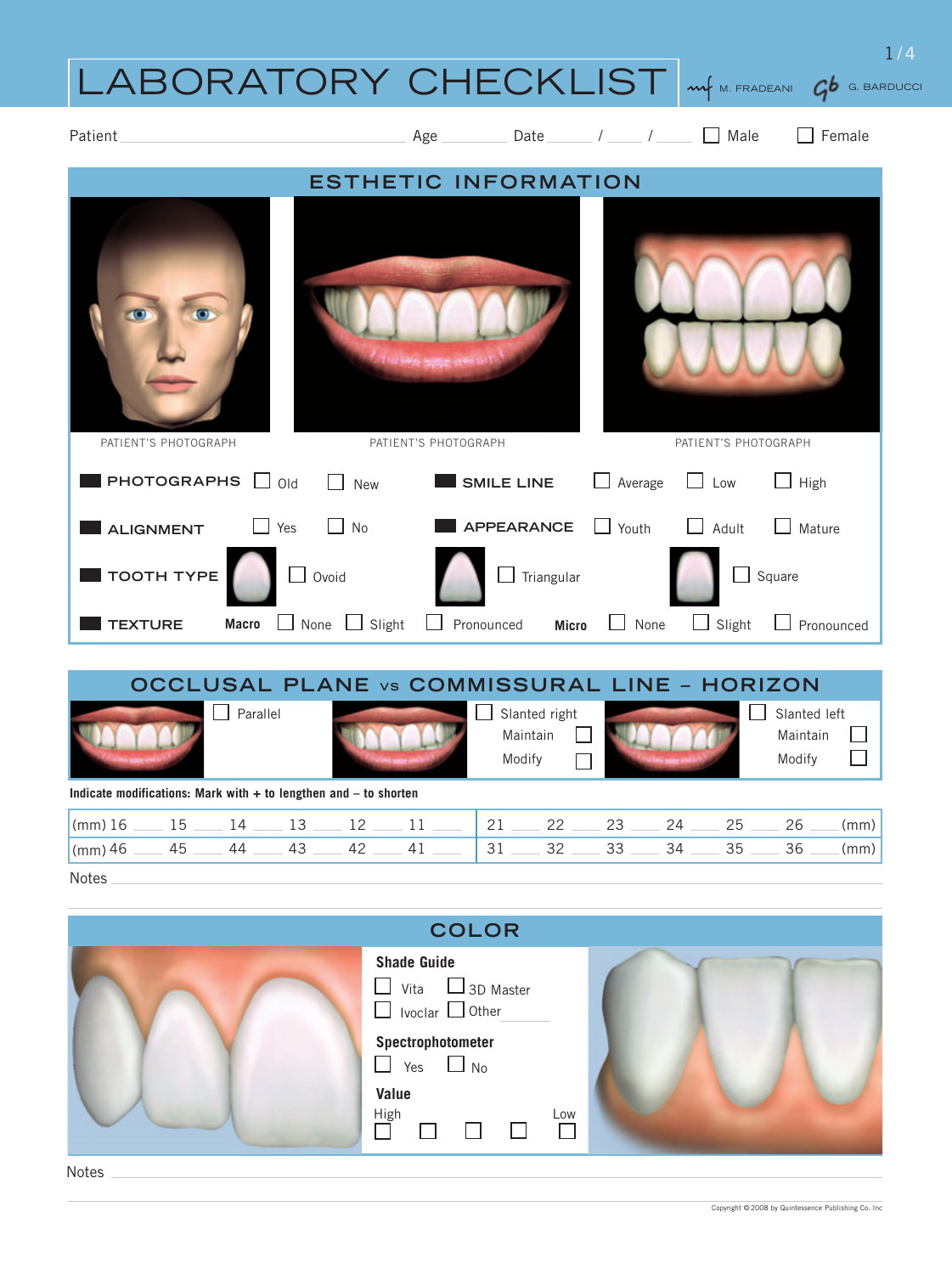| <b>SHAPE</b>                                               | <b>Modifications</b>                     | <b>POSITION</b>                            |
|------------------------------------------------------------|------------------------------------------|--------------------------------------------|
|                                                            |                                          |                                            |
| lengthen/shorten (mm)<br>13                                | widen/narrow (mm)                        | labial/palatal (mm)                        |
| 12 lengthen/shorten (mm)                                   | widen/narrow (mm)                        | labial/palatal (mm)                        |
| lengthen/shorten (mm)<br>11<br>lengthen/shorten (mm)<br>21 | widen/narrow (mm) -<br>widen/narrow (mm) | labial/palatal (mm)<br>labial/palatal (mm) |
|                                                            |                                          |                                            |
| lengthen/shorten (mm)<br>22<br>23 lengthen/shorten (mm)    | widen/narrow (mm)<br>widen/narrow (mm)   | labial/palatal (mm)<br>labial/palatal (mm) |
|                                                            |                                          |                                            |

Notes



| <b>OVERJET</b>                   | <b>Modifications</b> | <b>OVERBITE</b>                  |  |
|----------------------------------|----------------------|----------------------------------|--|
| Confirmed                        |                      | Confirmed                        |  |
| Decreased (mm)<br>Augmented (mm) |                      | Decreased (mm)<br>Augmented (mm) |  |
| Notes                            |                      |                                  |  |
|                                  |                      |                                  |  |

Copyright © 2008 by Quintessence Publishing Co. Inc.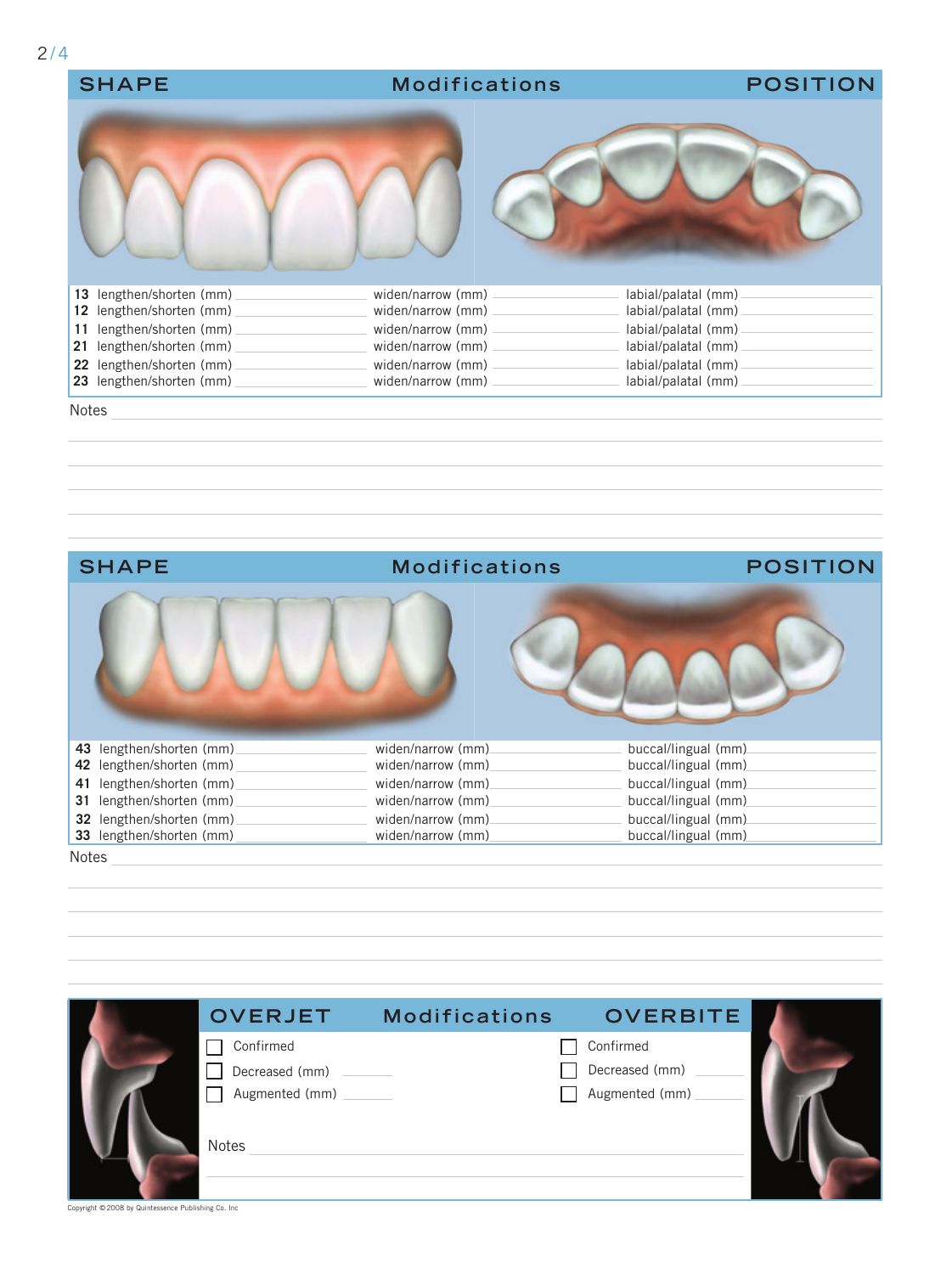|                                                                                                                                                                                                             | FUNCTIONAL INFORMATION                                                                                                                               |                                                                                                        |
|-------------------------------------------------------------------------------------------------------------------------------------------------------------------------------------------------------------|------------------------------------------------------------------------------------------------------------------------------------------------------|--------------------------------------------------------------------------------------------------------|
| <b>STONE CASTS</b><br><b>Previous</b><br>$\Box$ Maxillary $\Box$<br>Mandibular                                                                                                                              | <b>Diagnostic</b><br>$\Box$ Maxillary<br>Mandibular                                                                                                  | <b>Provisional</b><br>$\Box$ Maxillary<br>Mandibular                                                   |
| <b>OCCLUSAL RECORDS</b>                                                                                                                                                                                     |                                                                                                                                                      |                                                                                                        |
| ΜI<br>$\Box$ CR                                                                                                                                                                                             | Protrusive interocclusal record                                                                                                                      | Lateral interocclusal records                                                                          |
| <b>VERTICAL DIMENSION</b>                                                                                                                                                                                   |                                                                                                                                                      |                                                                                                        |
| $\vert$ Unchanged<br>$\Box$ Increase (mm)                                                                                                                                                                   | Maxillary<br>(mm)<br>Mandibular<br>(mm)                                                                                                              | Maxillary<br>(mm)<br>Decrease (mm)<br>Mandibular<br>(mm)                                               |
| <b>FACEBOW</b>                                                                                                                                                                                              | <b>Reference lines</b>                                                                                                                               |                                                                                                        |
| Arbitrary<br>Kinematic                                                                                                                                                                                      | Horizon<br>Interpupillary                                                                                                                            | Commissural<br>Other                                                                                   |
| Semi-adjustable<br>Condylar inclination (degrees)<br>Progressive mandibular lateral<br>translation (degrees)<br>Immediate mandibular lateral<br>translation (mm)<br><b>DISOCCLUSION</b><br>Incisal guidance | $\Box$ OR $\Box$<br>Protrusive interocclusal record<br>OR<br>Lateral interocclusal<br>$\sim 10^{-1}$<br>records<br>Canine guidance<br>Group function | <b>Fully adjustable</b><br>Mechanical pantograph<br>Electronic pantograph<br><b>Balanced occlusion</b> |
|                                                                                                                                                                                                             | <b>IMPRESSION</b>                                                                                                                                    |                                                                                                        |
|                                                                                                                                                                                                             | ______:______ Disinfected with                                                                                                                       |                                                                                                        |
| <b>Impression materials</b>                                                                                                                                                                                 |                                                                                                                                                      |                                                                                                        |
| <b>ALGINATE</b>                                                                                                                                                                                             | <b>POLYETHER</b>                                                                                                                                     | <b>ADDITION SILICONE</b>                                                                               |
| Maxillary<br>Mandibular                                                                                                                                                                                     | Maxillary<br>Mandibular                                                                                                                              | Maxillary<br>Mandibular                                                                                |
| <b>POLYSULFUR</b>                                                                                                                                                                                           | <b>CONDENSATION SILICONE</b>                                                                                                                         | <b>OTHER</b>                                                                                           |
| Maxillary<br>Mandibular                                                                                                                                                                                     | Maxillary<br>$\Box$ Mandibular                                                                                                                       | Mandibular<br>Maxillary                                                                                |
|                                                                                                                                                                                                             | <b>DOCUMENTATION</b>                                                                                                                                 |                                                                                                        |
| <b>CASE HISTORY</b><br>Contagious diseases<br>Confirmed allergies<br>Other medical device present [<br><b>ATTACHMENTS</b>                                                                                   | Notes<br>Psychomotor handicap<br><b>Bruxism</b><br>Other<br><b>Esthetic Checklist</b><br>Slides/Photographs                                          | Other                                                                                                  |
|                                                                                                                                                                                                             |                                                                                                                                                      | Copyright @2008 by Quintessence Publishing Co. Inc                                                     |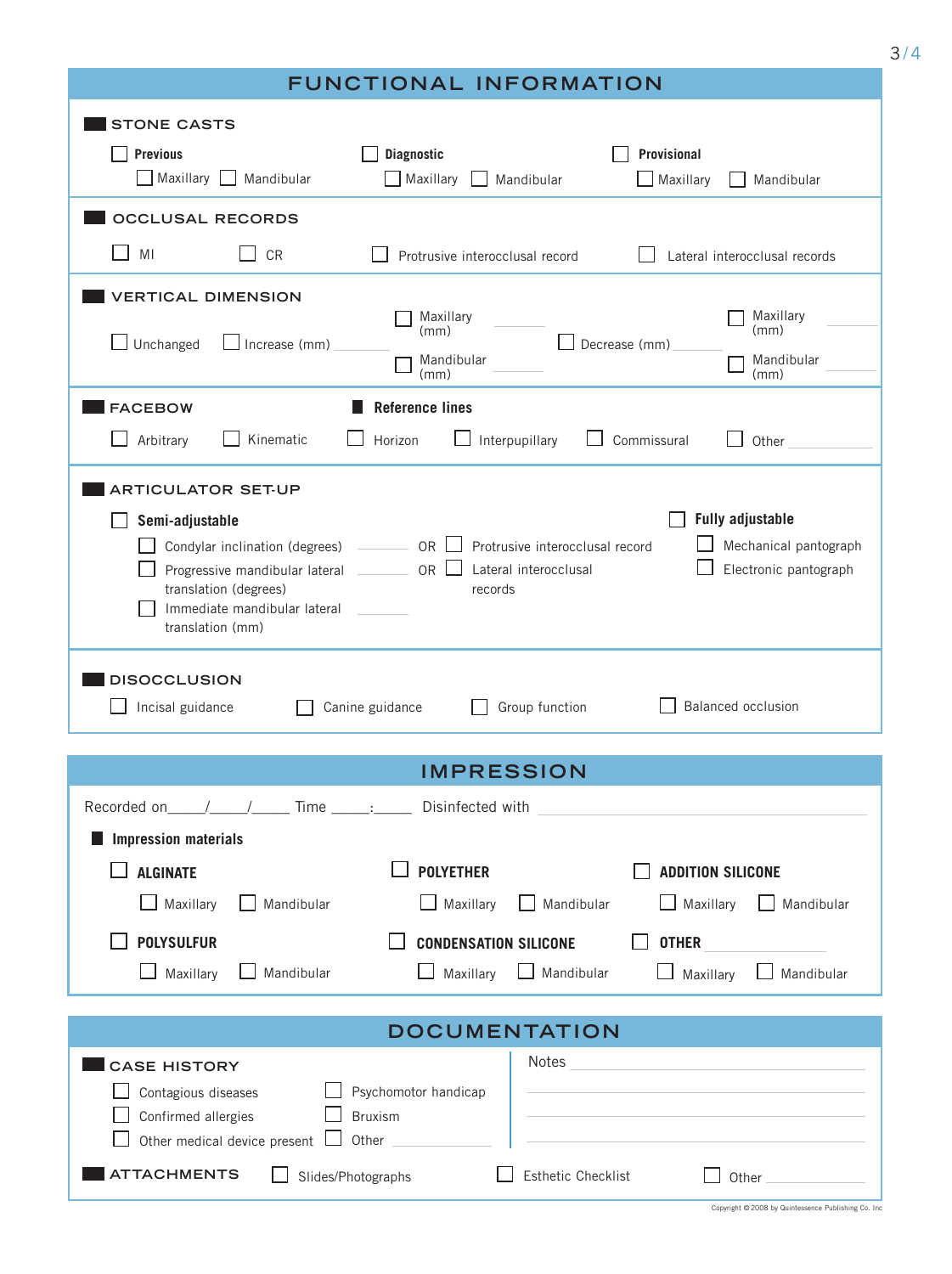|           |                                                                                                                                                                                                                                      |    |                                                   |    |                                       |                      |    |                                         |    | <b>LABORATORY WORK ORDER</b>                                                                                  |    |      |                                                                                                                      |                      |         |
|-----------|--------------------------------------------------------------------------------------------------------------------------------------------------------------------------------------------------------------------------------------|----|---------------------------------------------------|----|---------------------------------------|----------------------|----|-----------------------------------------|----|---------------------------------------------------------------------------------------------------------------|----|------|----------------------------------------------------------------------------------------------------------------------|----------------------|---------|
| Dr name   |                                                                                                                                                                                                                                      |    | <u> 1980 - Andrea State, amerikansk politik (</u> |    |                                       |                      |    | Dental lab name                         |    |                                                                                                               |    |      | <u> 1980 - Jan Stein Stein Stein Stein Stein Stein Stein Stein Stein Stein Stein Stein Stein Stein Stein Stein S</u> |                      |         |
|           |                                                                                                                                                                                                                                      |    |                                                   |    |                                       |                      |    | Address                                 |    | <u> 1989 - John Stein, mars and de Britannich (b. 1989)</u>                                                   |    |      |                                                                                                                      |                      |         |
|           |                                                                                                                                                                                                                                      |    |                                                   |    |                                       |                      |    | City                                    |    |                                                                                                               |    |      |                                                                                                                      | State                |         |
|           | Telephone <b>contract the contract of the contract of the contract of the contract of the contract of the contract of the contract of the contract of the contract of the contract of the contract of the contract of the contra</b> |    |                                                   |    |                                       |                      |    |                                         |    | Telephone and the contract of the contract of the contract of the contract of the contract of the contract of |    |      |                                                                                                                      |                      |         |
|           |                                                                                                                                                                                                                                      |    |                                                   |    |                                       |                      |    |                                         |    |                                                                                                               |    |      |                                                                                                                      |                      |         |
|           | Date $/$ / $/$                                                                                                                                                                                                                       |    |                                                   |    |                                       |                      |    |                                         |    |                                                                                                               |    |      |                                                                                                                      |                      |         |
|           |                                                                                                                                                                                                                                      |    |                                                   |    |                                       |                      |    |                                         |    |                                                                                                               |    | Male |                                                                                                                      | Female               |         |
|           | Diagnostic waxing<br>Description<br><b>SCHEMA</b>                                                                                                                                                                                    |    |                                                   |    | Indirect mock-up                      |                      |    | Provisional                             |    | Fixed prosthesis<br><b>o</b> = Natural abutment $\Box$ = Implant $X$ = Missing tooth                          |    |      |                                                                                                                      | Removable prosthesis |         |
|           |                                                                                                                                                                                                                                      |    |                                                   |    |                                       |                      |    |                                         |    |                                                                                                               |    |      |                                                                                                                      |                      |         |
| O<br>18   | 17                                                                                                                                                                                                                                   | 16 | 15                                                | 14 | 13                                    | 12                   | 11 | 21                                      | 22 | 23                                                                                                            | 24 | 25   | 26                                                                                                                   | 27                   | 0<br>28 |
| $10^{48}$ | 47                                                                                                                                                                                                                                   | 46 | 45                                                | 44 | 43                                    | 42                   | 41 | 31                                      | 32 | 33                                                                                                            | 34 | 35   | 36                                                                                                                   | 37                   | 38<br>6 |
| Ceramic:  | <b>PFM:</b> Porcelain-fused-to-metal<br>MCM: Metal-ceramic margin<br>AC: All-ceramic<br>Alloy:                                                                                                                                       |    |                                                   |    | PS1: Presoldering<br>RB: Resin-bonded | CS: Ceramic shoulder |    | PS2: Postsoldering<br>PC: Post and core |    | V: Veneer IN: Inlay                                                                                           |    |      | <b>MM:</b> Metal margins<br><b>ABU:</b> Abutment<br>ON: Onlay                                                        |                      |         |



|          | <b>TRY-INS</b>      |                |
|----------|---------------------|----------------|
| Try-in   | Date $/$<br>Notes:  | Attachment No. |
| Try-in   | Date<br>Notes:      | Attachment No. |
| Try-in   | Date<br>Notes:      | Attachment No. |
| Delivery | Date<br>Notes:      | Attachment No. |
|          | Dentist's signature |                |

Copyright © 2008 by Quintessence Publishing Co. Inc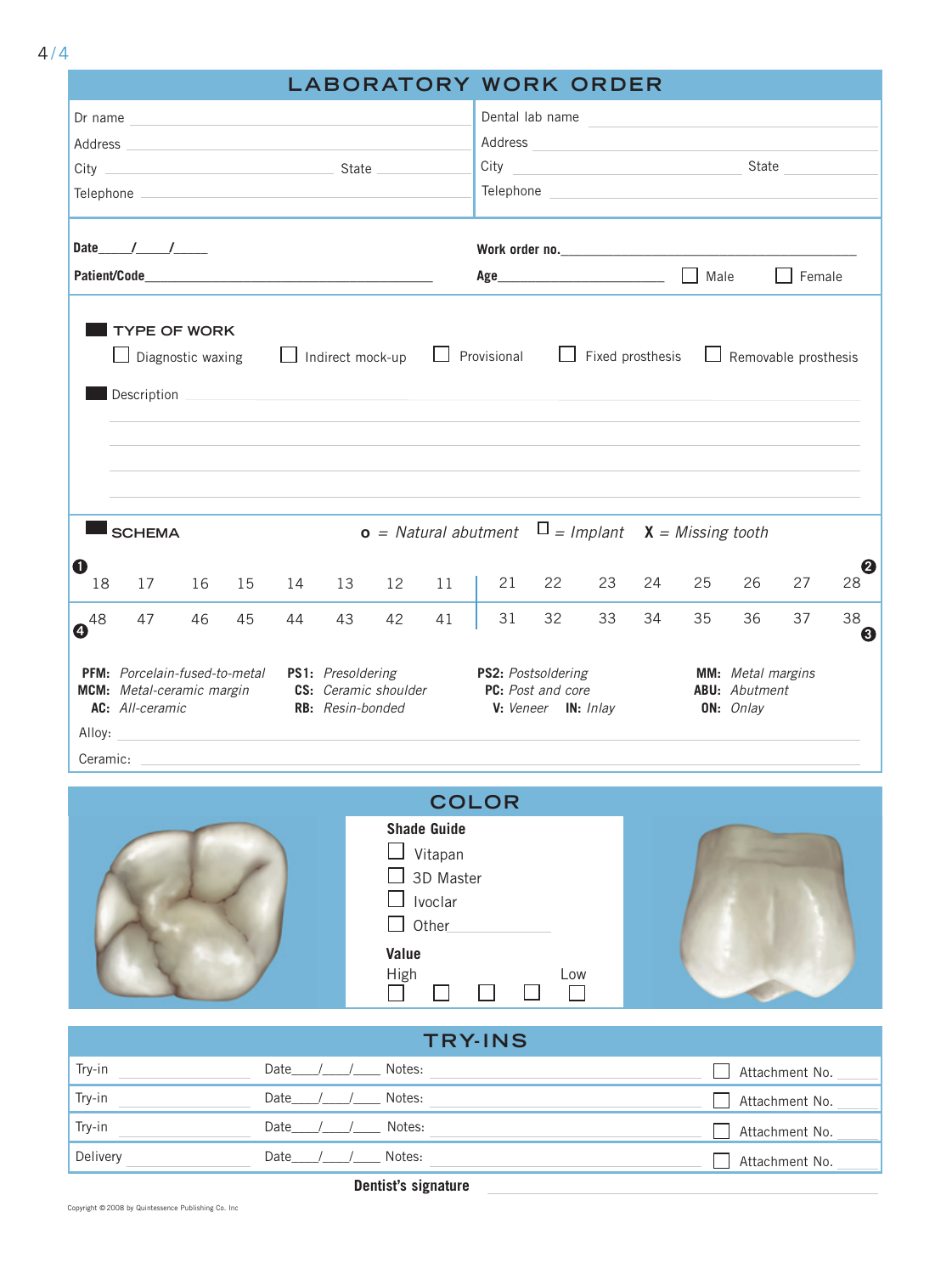| DR.                                                                 | <b>LABORATORY</b>                                                                                                                                                                                                                                                                                                                                                                                                           |
|---------------------------------------------------------------------|-----------------------------------------------------------------------------------------------------------------------------------------------------------------------------------------------------------------------------------------------------------------------------------------------------------------------------------------------------------------------------------------------------------------------------|
| Patient/Code                                                        |                                                                                                                                                                                                                                                                                                                                                                                                                             |
|                                                                     | TRY-IN                                                                                                                                                                                                                                                                                                                                                                                                                      |
| Try-In<br><b>ATTACHMENT NR.</b>                                     | $\begin{picture}(25,20) \put(0,0){\dashbox{0.5}(5,0){ }} \thicklines \put(0,0){\dashbox{0.5}(5,0){ }} \thicklines \put(0,0){\dashbox{0.5}(5,0){ }} \thicklines \put(0,0){\dashbox{0.5}(5,0){ }} \thicklines \put(0,0){\dashbox{0.5}(5,0){ }} \thicklines \put(0,0){\dashbox{0.5}(5,0){ }} \thicklines \put(0,0){\dashbox{0.5}(5,0){ }} \thicklines \put(0,0){\dashbox{0.5}(5,0){ }} \thicklines \put(0,0){\dashbox{0.5}(5,$ |
| Notes                                                               |                                                                                                                                                                                                                                                                                                                                                                                                                             |
|                                                                     |                                                                                                                                                                                                                                                                                                                                                                                                                             |
|                                                                     |                                                                                                                                                                                                                                                                                                                                                                                                                             |
|                                                                     |                                                                                                                                                                                                                                                                                                                                                                                                                             |
|                                                                     |                                                                                                                                                                                                                                                                                                                                                                                                                             |
|                                                                     |                                                                                                                                                                                                                                                                                                                                                                                                                             |
|                                                                     |                                                                                                                                                                                                                                                                                                                                                                                                                             |
|                                                                     |                                                                                                                                                                                                                                                                                                                                                                                                                             |
|                                                                     |                                                                                                                                                                                                                                                                                                                                                                                                                             |
|                                                                     |                                                                                                                                                                                                                                                                                                                                                                                                                             |
|                                                                     |                                                                                                                                                                                                                                                                                                                                                                                                                             |
|                                                                     |                                                                                                                                                                                                                                                                                                                                                                                                                             |
|                                                                     |                                                                                                                                                                                                                                                                                                                                                                                                                             |
| <b>ATTACHMENT NR.</b><br>$Try-In$<br><u> 1999 - Jan Ja</u><br>Notes | date____/____/____                                                                                                                                                                                                                                                                                                                                                                                                          |
|                                                                     |                                                                                                                                                                                                                                                                                                                                                                                                                             |
|                                                                     |                                                                                                                                                                                                                                                                                                                                                                                                                             |
|                                                                     |                                                                                                                                                                                                                                                                                                                                                                                                                             |
|                                                                     |                                                                                                                                                                                                                                                                                                                                                                                                                             |
|                                                                     |                                                                                                                                                                                                                                                                                                                                                                                                                             |
|                                                                     |                                                                                                                                                                                                                                                                                                                                                                                                                             |
|                                                                     |                                                                                                                                                                                                                                                                                                                                                                                                                             |
|                                                                     |                                                                                                                                                                                                                                                                                                                                                                                                                             |
|                                                                     |                                                                                                                                                                                                                                                                                                                                                                                                                             |
|                                                                     |                                                                                                                                                                                                                                                                                                                                                                                                                             |
|                                                                     |                                                                                                                                                                                                                                                                                                                                                                                                                             |
|                                                                     |                                                                                                                                                                                                                                                                                                                                                                                                                             |
|                                                                     |                                                                                                                                                                                                                                                                                                                                                                                                                             |
|                                                                     |                                                                                                                                                                                                                                                                                                                                                                                                                             |